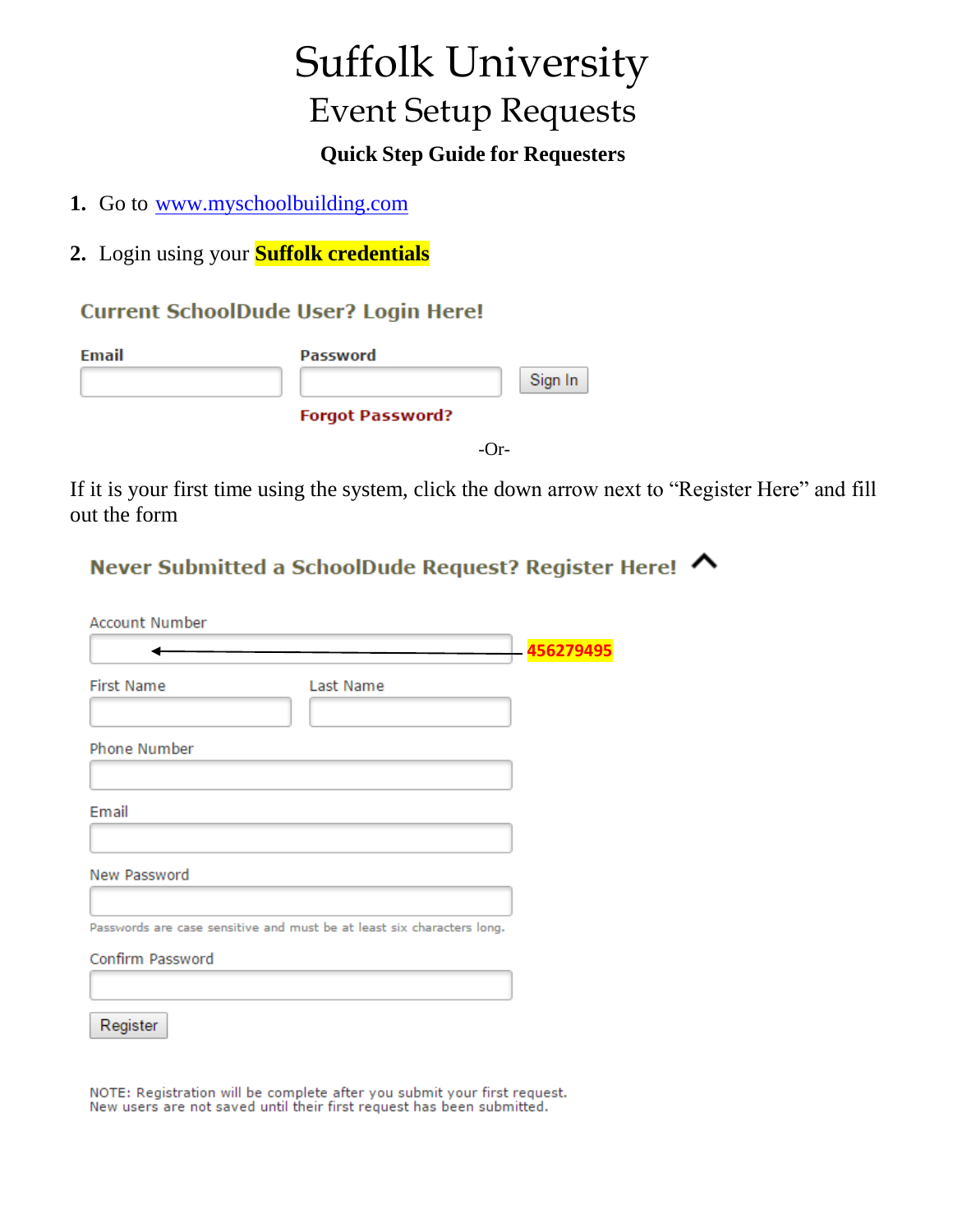**3.** Click on the grey tab on the top header entitled



To submit your EVENT SETUP request, please DO NOT fill out this form. Instead, please click the "SCHEDULE REQUEST" header above and fill out<br>the form under that tab.

**4.** Choose **NORMAL SCHEDULE**



- **5. Fill out all boxes with a mark beside it. These are REQUIRED fields.**  Your name and e-mail will already be filled out in the first section.
- **6. Event Title = Name of the Event**
- **7.** Skip "Event Description"
- **8. Area**: Select the proper floor of the room you are using
- **9. Location**: Select the building
- **10. Room**: Select where the event is occurring.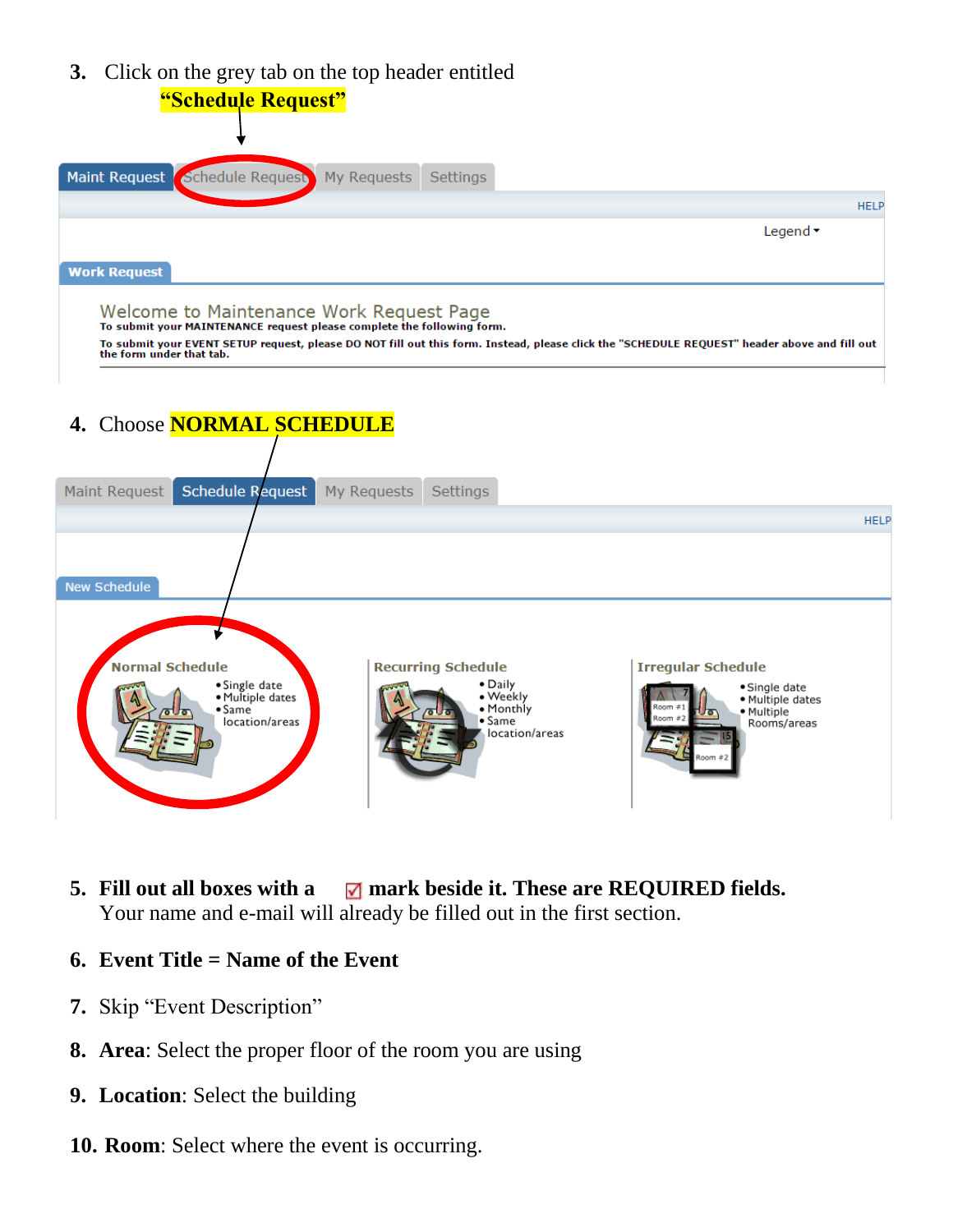- **11.** Next, choose your **Event Dates** by clicking on the date in the calendar boxes. You can click on the black arrows in the calendar boxes to change months. Then choose your **Start** and **End** Times. These are the **actual event times**.
- **12.** Add **(1) hour before and (1) hour after** in the **setup** and **breakdown** time boxes. Ex.: Start time is 6 p.m.; Setup Begin Time is 5 p.m.

|                               | $2.5$ . Start throw to $\circ$ plant, social $2.5$ and $2.5$ and $2.5$ plant                                                                      |                                                                                                   |
|-------------------------------|---------------------------------------------------------------------------------------------------------------------------------------------------|---------------------------------------------------------------------------------------------------|
|                               | (Use the CTRL key to select multiple rooms.)                                                                                                      |                                                                                                   |
| $\triangledown$ Event Date(s) |                                                                                                                                                   | February 2017<br>January 2017<br>,                                                                |
|                               |                                                                                                                                                   | TFS<br>w<br>F S<br>s<br>s<br>w<br>м                                                               |
|                               |                                                                                                                                                   | 3.<br>5                                                                                           |
|                               |                                                                                                                                                   | 13<br>8                                                                                           |
|                               |                                                                                                                                                   | 16 17 18 19 20 21<br>13 14 15<br>16.<br>15<br>12.<br>22 23 24 25 26 27 28<br>19 20 21 22 23 24 25 |
|                               |                                                                                                                                                   | 29 30 31<br>26 27 28                                                                              |
|                               |                                                                                                                                                   |                                                                                                   |
|                               | Note: The maximum event dates for<br>each normal schedule is 20. Recurring<br>schedules do not have this limitation.<br><b>Check Availability</b> |                                                                                                   |
| $\boxtimes$ Start Time        | $00$ $\blacktriangledown$<br>▼.<br>▼                                                                                                              | $00$ $\blacktriangledown$<br>▼<br>▼<br><b>End Time</b>                                            |
| setup Begin Time              | $00$ $\blacktriangledown$<br>▼<br>▼                                                                                                               | <b>Breakdown End</b><br>$00$ $\blacktriangledown$<br>▼∣<br>Time                                   |
| ⋈<br><b>Duration</b>          | minutes. Spans over 1<br>hours  <br>$00$ $\blacktriangledown$                                                                                     | days.                                                                                             |

- **13. Additional Information**: Please put the **name** and **phone number** of the person who will be **on-site** for the event in the white text box.
- **14. Organization:** Choose your department, if listed, or type in the name next to "New". Fill in the boxes with the red check: First Name, Last Name, Email and Phone.
- **15. Skip** the rest of the boxes in this section & **skip** the Insurance Information section.

#### **16. Setup Requirements: MUST BE FILLED OUT!**

- a. **Custodial:** Click the check box to include any specific instructions to the custodial staff, such as "Please empty the trash at 2 p.m. and 4 p.m." or "Vacuum room before event begins".
- b. **Event Setup:** Click the check box and type in the text box your setup needs. If including a diagram, type "See attached diagram". Diagram should be uploaded to the workorder (see **step #18** for instructions).

| <b>Setup Requirements</b>            |                                                   |
|--------------------------------------|---------------------------------------------------|
| <b>Required Maintenance Services</b> | <b>Service description</b>                        |
| $\blacksquare$ Custodial             | Please vacuum room.                               |
| $\blacksquare$ Event Setup           | $(2)$ 6's in the front of the room with 4 chairs. |